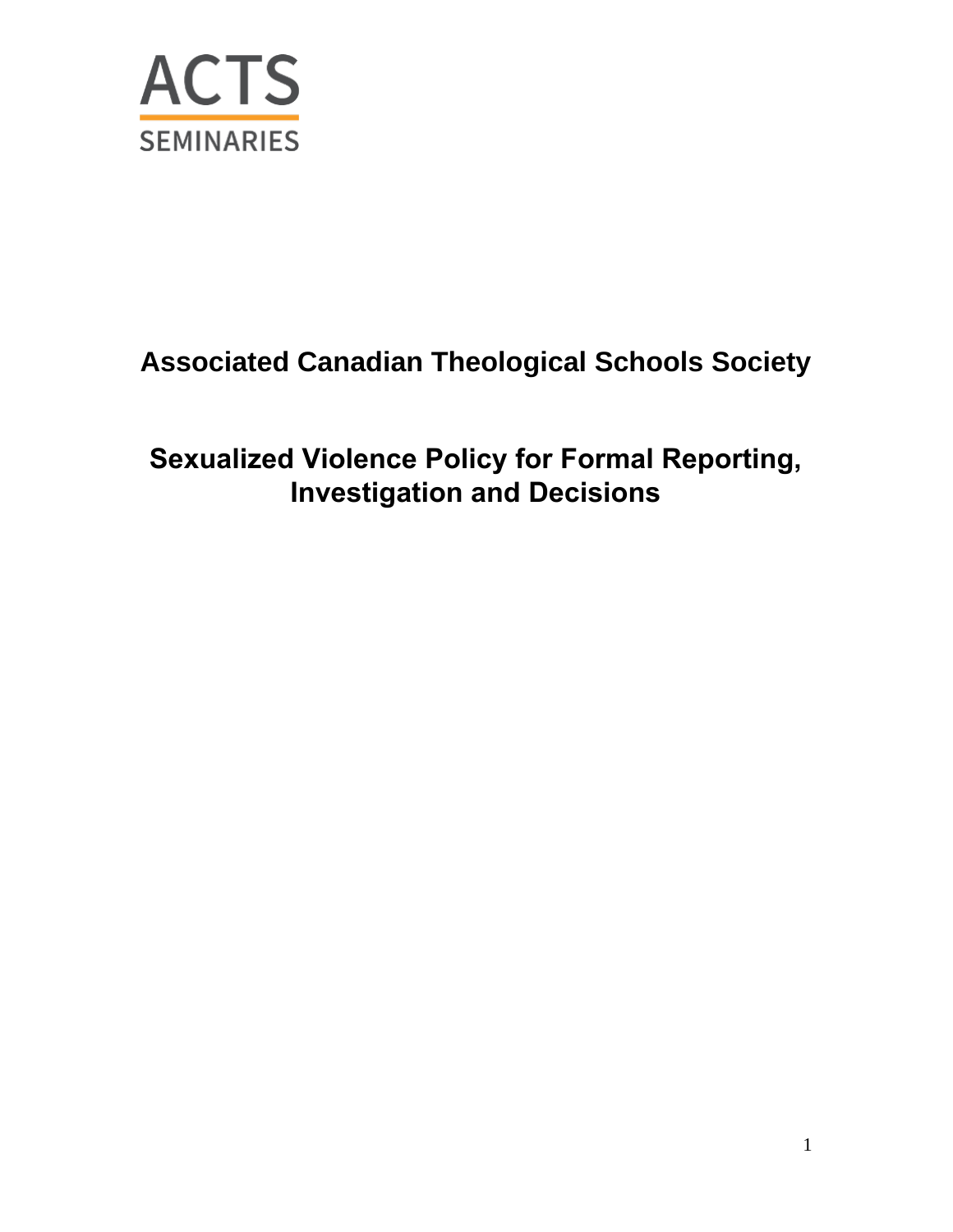

# **Sexualized Violence Policy**

# **1. Purpose:**

1.1 The objectives of this policy are to cultivate institutional, collective, and individual responsibility in order to create an environment in which consent and respect are foundational principles and practices at and among the schools that constitute Associated Canadian Theological Schools Society ("ACTS Society"), consistent with the Christian beliefs on which ACTS Society is founded.

## **2. Scope and Application of this Policy:**

2.1 ACTS Society does not have its own students; rather, each student is part of an ACTS Society member school. Similarly, faculty and many staff associated with ACTS Society are employed by ACTS Society member schools.

2.2 ACTS Society member institutions may each have their own sexualized violence policies and have authority over their own students, staff and faculty members. However, the students, staff and/or employees of a member school may bring a complaint to the ACTS Society, particularly if it involves a person directly employed by ACTS Society.

2.3 ACTS Society and each of the member schools have agreed that the Policy and these Procedures will apply to the following circumstances:

- a. The respondent is an ACTS Society employee (not seconded by a member school); or
- b. The complainant is an ACTS Society employee and the respondent is a member school student, staff or faculty member (whether seconded to ACTS Society or not), and the complainant has requested that this Policy apply to the complaint; or
- c. The complainant is an ACTS Society employee and the respondent is an individual with whom ACTS Society conducts business externally.

2.4 ACTS Society has also agreed that if the Respondent is an ACTS Society employee and the complainant is a member school student, staff or faculty member (whether seconded to ACTS Society or not), and the complainant has requested that the member school's sexual violence policy and procedures apply, then:

- a. This Policy will still apply to the complaint;
- b. ACTS Society will, and will direct the respondent to, cooperate in the investigation of the complaint under the member school's sexual violence policy and procedures and will abide by the results and final determination made thereunder.

2.5 This Policy is designed to complement and not conflict with ACTS Society's employment agreements and policies. Where an ACTS Society employment agreement applies, such as in a disciplinary process, the processes in the employment agreement will be followed. For those who engage with this policy, the specifics of any employment agreement process will be identified and explained.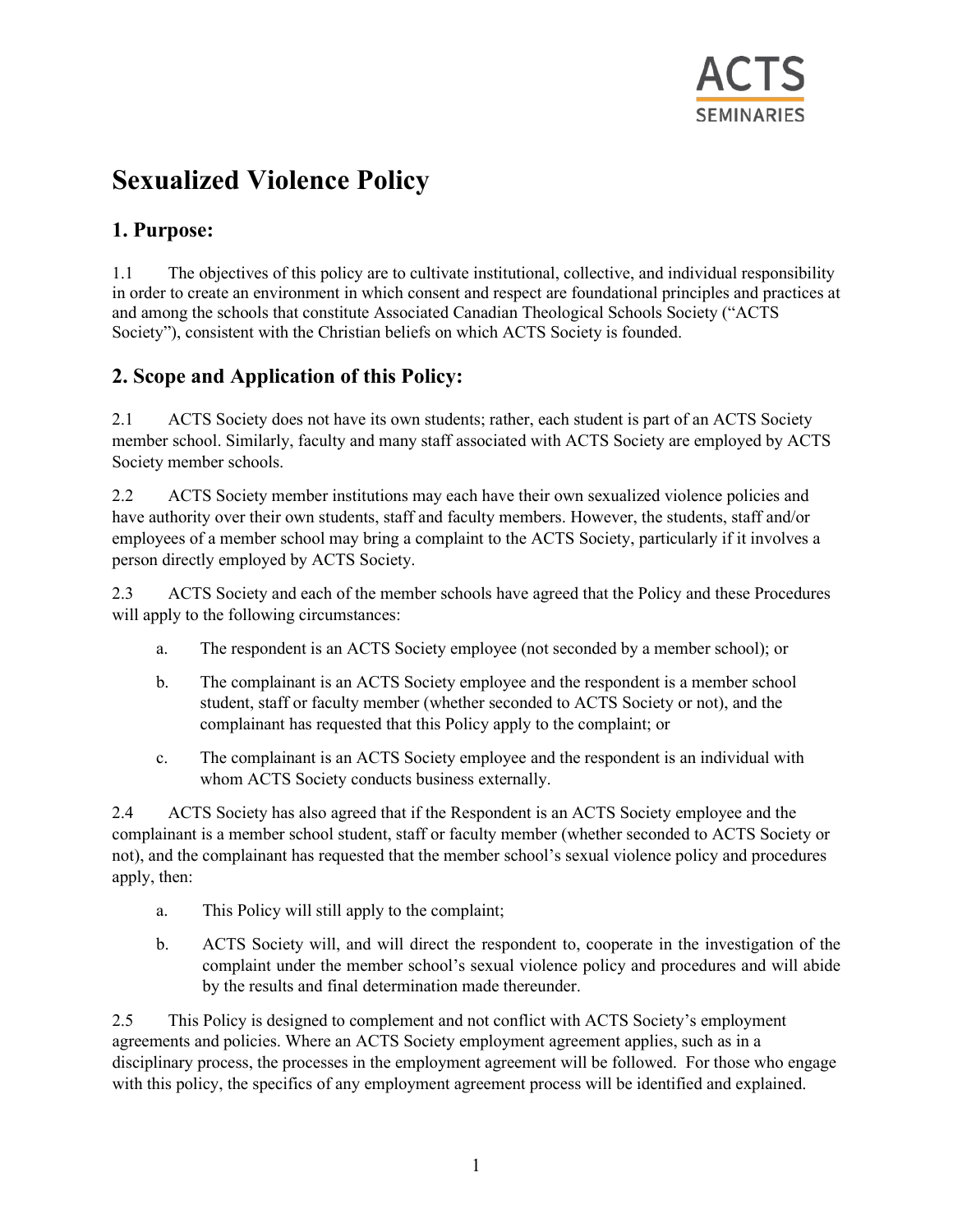2.6 ACTS Society does not have jurisdiction to investigate allegations against a person who is not a member of the ACTS Society community. However, under certain circumstances, ACTS Society, with cooperation of the member schools, can revoke visitors' access to its premises.

2.7 This policy and its procedures are separate from any criminal or civil proceedings. When it applies, ACTS Society is responsible for determining whether a person has violated this policy, and is not responsible for determining violations of criminal or civil law. Processes under this policy or associated procedures may be suspended when criminal proceedings are underway; ACTS Society and its member schools will continue to provide support to members of its community as described in this policy.

## **3. Policy Statement:**

3.1 ACTS Society is committed to addressing sexualized violence by:

(a) Implementing and actively promoting trauma-informed education, awareness, prevention, and training programs, in various formats and appropriate for diverse audiences, with the support of the member institutions;

(b) Receiving disclosures and reports of sexualized violence when this Policy applies;

(c) Working to remove barriers to disclosures and reports of sexualized violence;

(d) Communicating the support services and the resources available to those who may be directly or indirectly impacted by sexualized violence in relation to this Policy;

(e) Supporting survivors and those impacted by sexualized violence, through academic and nonacademic supports as appropriate; and

(f) Coordinating consistent, fair, and transparent responses to sexualized violence disclosures and reports.

## **4. Principles of the Policy**

The following principles are intended to assist in the interpretation of this policy.

4.1 All acts of sexualized violence are prohibited under this policy.

4.2 Anyone can experience sexualized violence, regardless of a person's social position or position within the ACTS Society structures, hierarchies, and power relations.

4.3 Sexualized violence does not exist or operate in isolation, and some individuals or groups experience sexualized violence at higher rates. Every effort to address sexualized violence should be grounded in an intersectional understanding that each person's experience will be affected by many factors, including, but not limited to, their sex; gender identity and expression; sexual orientation; family status; Indigenous, racial, or ethnic background; language barrier; ability; faith; age; socioeconomic status; academic standing; as well as their position within ACTS Society structures, hierarchies, and power relations.

4.4 Every individual should expect to be able to learn, work, and live in an environment that is free from all forms of sexualized violence. ACTS Society expects everyone in its community to practice consent and respect for the dignity and diversity of all persons, and to foster an environment in which these are fundamental principles consistent with the Christian beliefs on which ACTS Society is founded.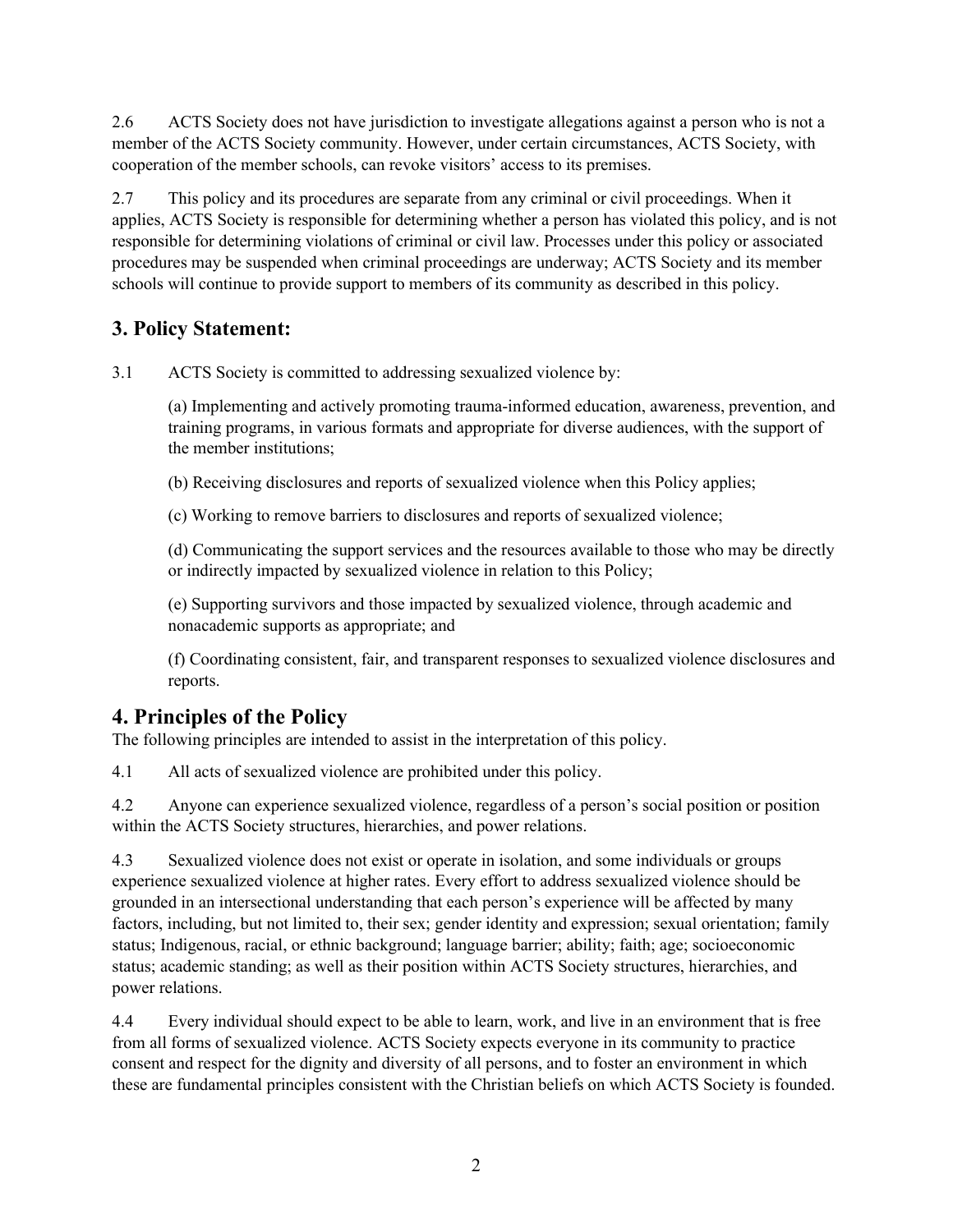4.5 Retaliation of any kind is prohibited, including through social or other electronic media. Any ACTS Society employees found to have engaged in retaliation, or threatened or attempted retaliation, including a third party may be sanctioned under this policy or other ACTS Society or member school policies.

4.6 A person may also be sanctioned for retaliation if that person breaches the confidentiality of a disclosure or report from a survivor or person impacted by sexualized violence.

4.7 ACTS Society is committed to transparency and accountability with respect to the implementation of this policy and its related procedures.

# **5. Expectations for Those who may Engage with the Policy**

5.1 ACTS Society is committed to supporting all survivors and those impacted by sexualized violence, while at the same time instituting fair and impartial response processes.

5.2 ACTS Society recognizes the serious impacts of sexualized violence and trauma on survivors, other members of its community, and beyond, and is committed to responding in a manner that promotes empowerment and recovery, and minimizes re-traumatization.

5.3 ACTS Society is committed to trauma-informed practices and responses. This includes providing options to survivors and those impacted by sexualized violence on how to proceed in accessing supports, and whether or not to proceed with reporting processes.

5.4 Survivors and those who are impacted by sexualized violence have the right to choose how and when they engage with formal reporting processes.

5.5 Individuals will not be blamed for experiencing sexualized violence.

5.6 All persons who disclose or report an experience of sexualized violence to ACTS Society can expect:

(a) To be treated with compassion, dignity, and respect;

(b) To be respected in their choice as to whether and to whom they wish to disclose or report their experience;

(c) Timely assistance with safety planning;

(d) Information about available on- and off-campus support services and resources;

(e) Non-judgmental and empathetic support; and

(f) If they decide to report their experience, a clear explanation of the investigation and adjudication process, regular updates on the status of the process, and ongoing support.

5.7 All those who are accused of causing harm, and those who are found responsible under this policy, can expect:

(a) To be treated with compassion, dignity, and respect, and provided with support throughout the process;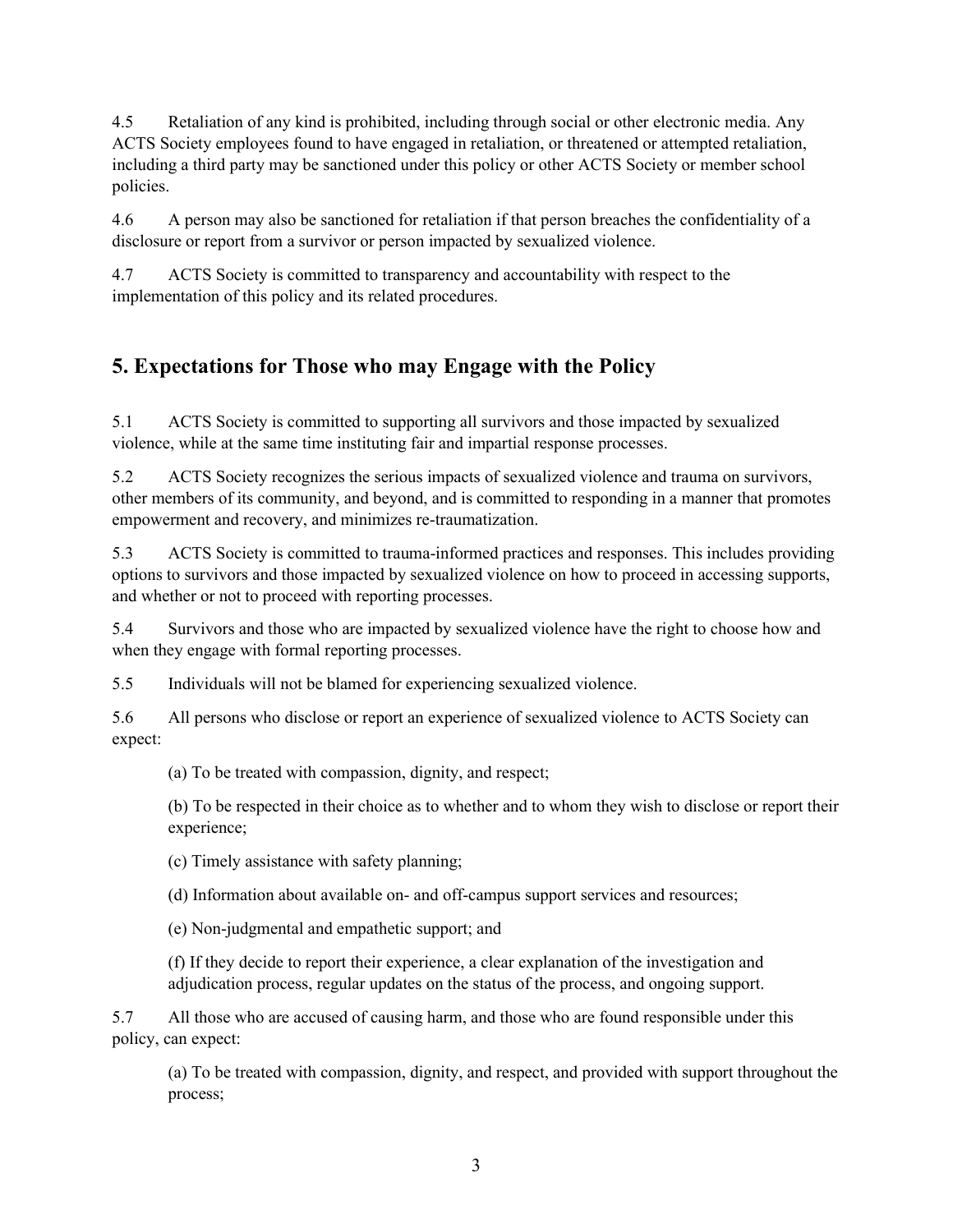- (b) A fair and unbiased process;
- (c) A clear explanation of the process, options available to them, and potential outcomes; and
- (d) Opportunities to engage in community accountability processes where suitable.

### **6. Commitment to Education and Training**

6.1 The overall goal of sexualized violence education is to build a working, learning, living, and social environment at ACTS Society based on the principles and practices of consent and respect through the awareness and prevention of sexualized violence.

6.2 ACTS Society is committed to working with the member schools as they may provide education and training programs pertaining to preventing, and responding to, incidents of sexualized violence, which education and training may:

(a) Be proactive and prevention-focused, with consent and respect as core elements;

(b) Take into account intersectional barriers, power relationships, and other relevant factors;

(c) Be trauma-informed;

(d) Facilitate the dissemination of common definitions, principles, and shared values across the ACTS community;

(e) Be specific, tailored, and accessible to diverse campus populations; and

(f) Be regularly reviewed and assessed.

6.3 In addition, ACTS Society is committed to supporting the member institutions as they may:

(a) Make appropriate and up to date training available for their members most likely to receive sexualized violence disclosures;

(b) Make information on trauma-informed responses to disclosure available to all faculty, staff, and students within the ACTS Society community; and

(c) Address harmful attitudes and behaviours that reinforce beliefs about sexualized violence such as rape myths and victim blaming that perpetuate an environment where violence is normalized.

# **DISCLOSURES AND REPORTS**

#### **7. Immediate Assistance**

7.1 ACTS Society encourages, but does not require, survivors and those impacted by sexualized violence to seek immediate assistance. Seeking assistance promptly may be important to ensure physical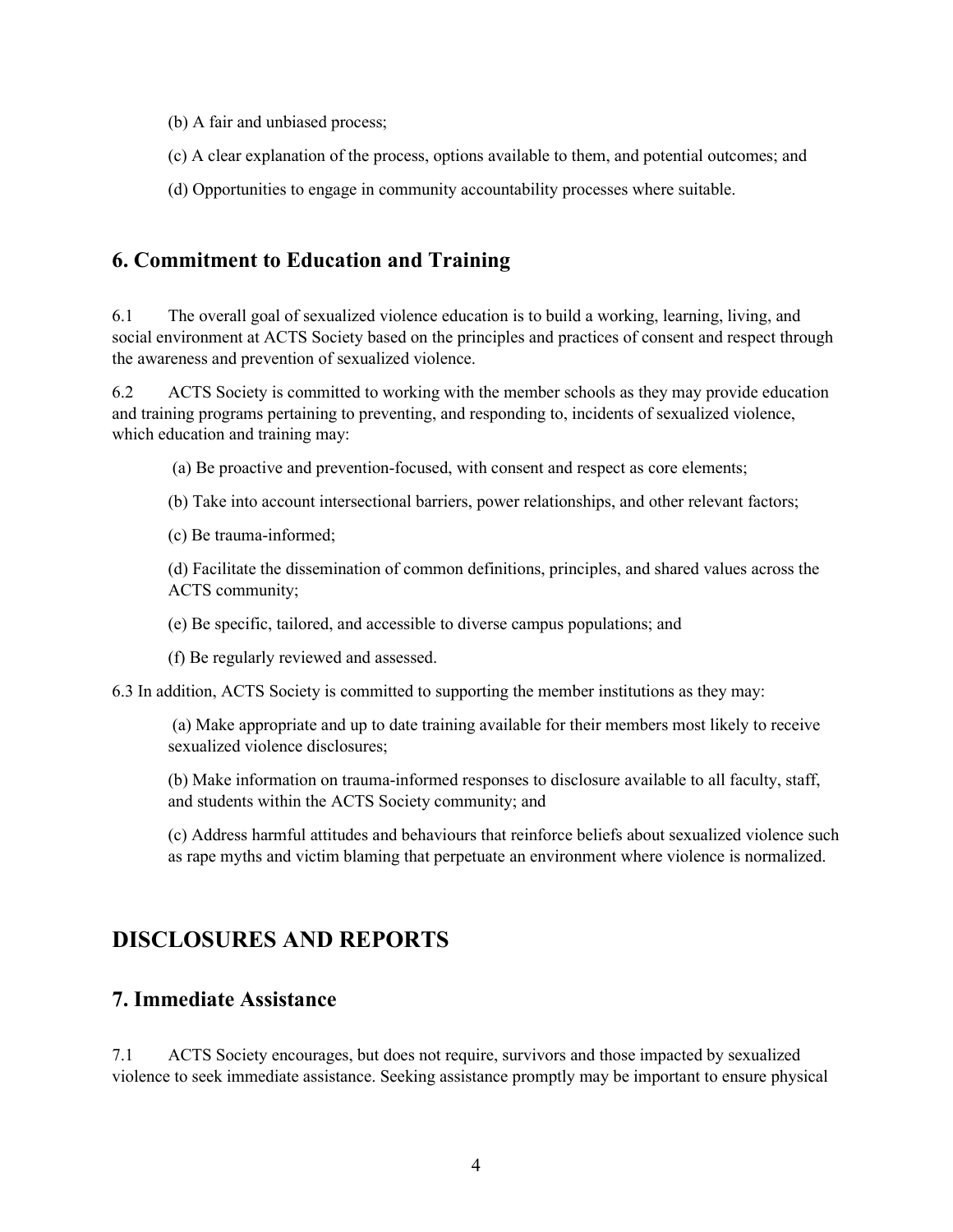safety, to obtain medical care or emotional support, or to preserve evidence. Full information on accessing immediate assistance and external and internal resources will be made available.

## **8. Choice of Process**

8.1 Survivors or those impacted by sexualized violence are entitled to choose the process that is best for them.

8.2 Contact Persons are available to assist survivors and those impacted by sexualized violence in understanding their options. Individuals are encouraged to communicate with Contact Persons for advice and referrals.

8.3 Survivors and those impacted by sexualized violence may choose to:

(a) Disclose their experiences to a member of the ACTS Society community;

(b) Make a report to ACTS Society or their member school;

(c) Report to ACTS Society or their member school through a third party;

(d) Make a third party report to the police;

(e) Report a crime directly to the police;

(f) File a human rights complaint with the BC Human Rights Tribunal; and/or

(g) File a civil suit. These options are not mutually exclusive – a survivor or person impacted by sexualized violence may choose to pursue any, all, or none of them.

8.4 ACTS Society and the member schools will make a mechanism available to survivors and those impacted by sexualized violence to anonymously disclose their experiences to ACTS Society or their member school so that there is a record of what happened but not the identity of the person making the disclosure. The response to an anonymous disclosure may be limited if the recipient of a report cannot follow up with the person making the disclosure.

8.5 Disclosures or reports of sexualized violence can occur immediately after the incident or several months or years later. In the latter case, they might be triggered by another experience. Support systems will be designed to be flexible and open to a diversity of experiences and needs.

8.6 ACTS Society recognizes that survivors and those impacted by sexualized violence may not be ready to disclose or report immediately after an incident of sexualized violence. There is no time limit to an individual disclosing or reporting their experiences and accessing support under this policy. ACTS Society may not have jurisdiction to investigate an incident if parties involved are no longer affiliated with ACTS Society, this policy does not apply to the respondent, or the lapse of time may make it impossible to investigate.

8.7 The Procedures on Bullying and Harassment sets out the processes that ACTS Society will follow where there is a report under this Policy that the complainant wishes to investigate, or that ACTS Society desires to pursue under section 10. In particular, ACTS Society will generally follow the procedures in sections 3, 4, 5 and 6, treating a report as a "Formal Complaint", except to the extent that an External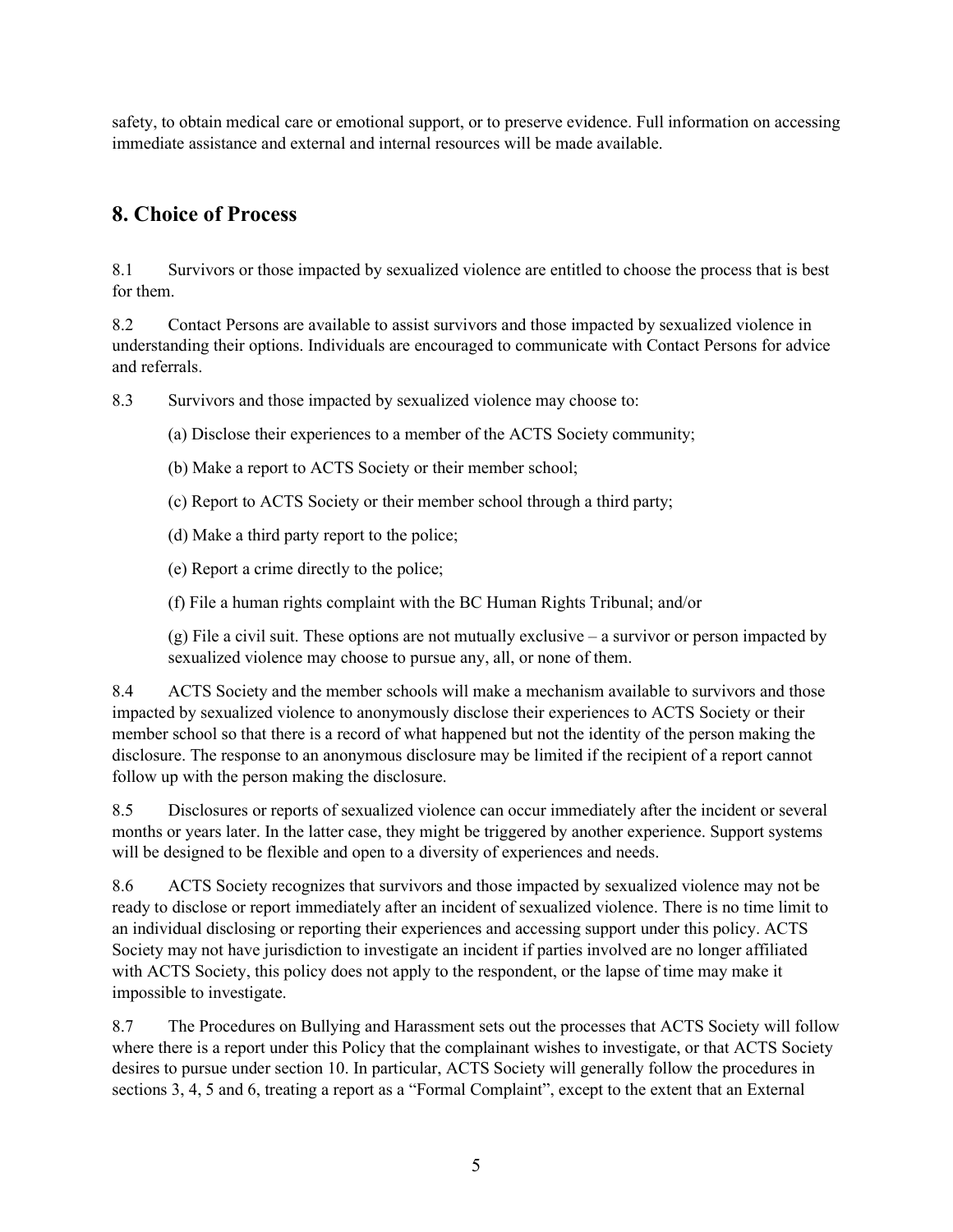Investigator or Senior Harassment Officer adjusts the policy for individual circumstances taking into account the principles set out in this Policy. Member schools will have their own processes for complaints covered by them and not this Policy.

## **9. Disclosures**

9.1 Survivors and persons impacted by sexualized violence may disclose their experiences to any member of the ACTS community. Individuals may disclose for a variety of reasons, including to access support. Individuals who disclose will be taken seriously, and can expect to be treated according to the values listed in section 5.6. A disclosure is not a report and will not initiate an investigation.

9.2 A member of the ACTS community may be required to disclose information they receive if any of the following circumstances apply:

- (a) A person is at risk of self-harm or of harming others;
- (b) There is an imminent risk of harm to the ACTS community and/or the broader community;
- (c) The disclosure involves sexual harassment in the workplace;
- (d) A person under the age of 19 is endangered; or
- (e) Disclosure is otherwise required by law.

In these instances, the minimum amount of information needed to meet legal or other obligations will be disclosed. Any person who is unsure about their responsibility to disclose should seek advice from a Contact Person. The report can be made to the applicable member school or an ACTS Society Contact Person, who may direct the disclosure to the appropriate member school.

9.3 ACTS Society Employees who receive a disclosure should ensure that the individual disclosing to them is aware of this policy and of the option to seek further assistance from a Contact Person.

9.4 Persons who receive a disclosure may communicate with a Contact Person, or the appropriate person in their unit, for advice and personal support.

9.5 ACTS Society Employees who receive a disclosure should communicate with a Contact Person to create an anonymous record of the disclosure.

9.6 Unless one of the exceptions in section 9.2 applies, persons who receive disclosures must obtain the consent of the person who disclosed to them before sharing any information about the person who disclosed.

# **10. Reports**

10.1 ACTS Society community members who wish to make a sexualized violence report should communicate with a Contact Person. A report may be made at any time – see section 8.6.

10.2 Individuals who seek to become members of the ACTS Society community, such as prospective students or prospective faculty or staff, may make a report to a Contact Person.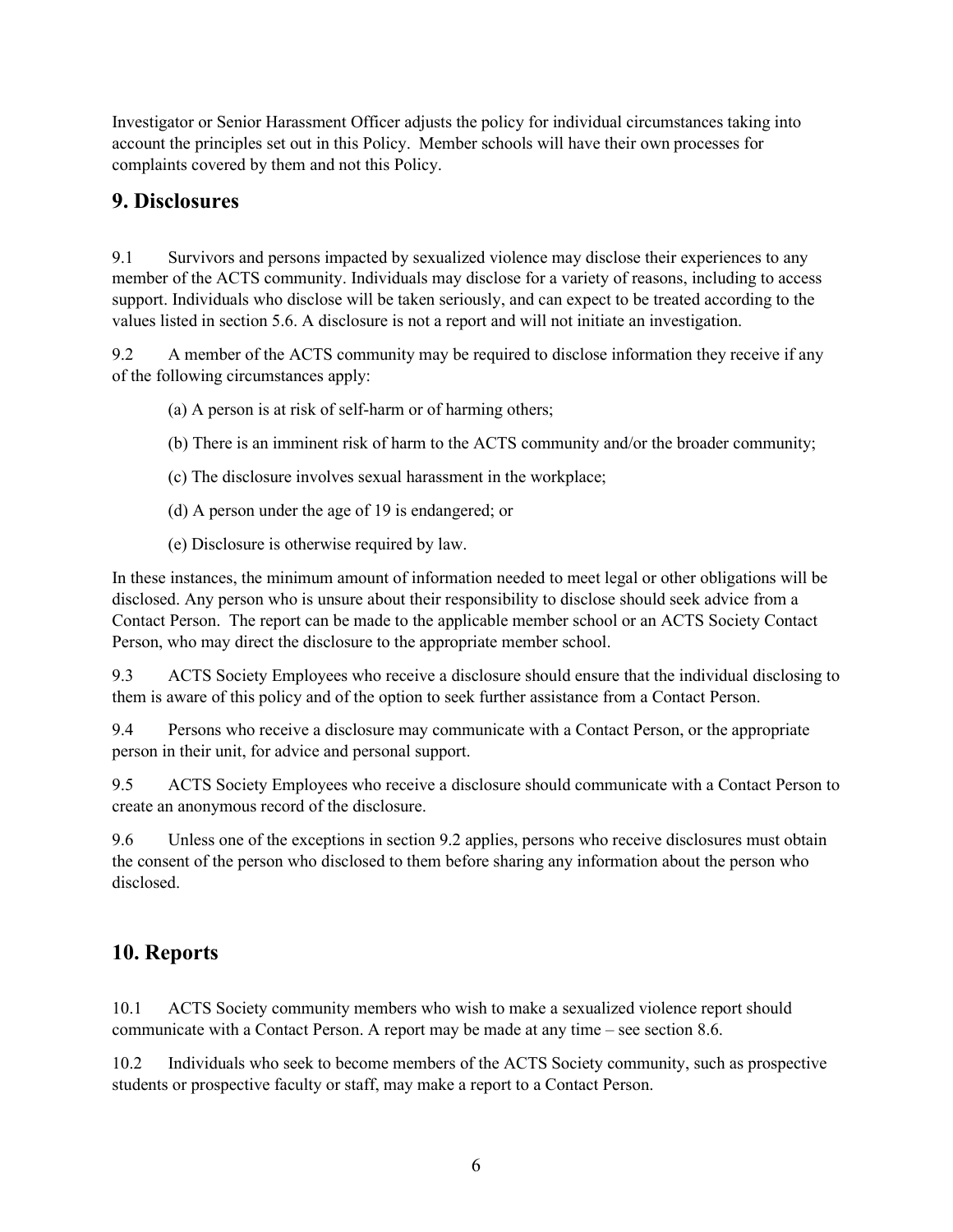10.3 An ACTS Society administrator, under the advisement of a Contact Person, may make a report on their own initiative when required to comply with legal obligations and/or applicable policies, or when presented with an allegation that may put ACTS Society, its member schools or its community members at risk.

10.4 ACTS Society will promptly review reports and determine whether this Policy or the policy of a member school applies. If a member school policy applies, the report will be directed to the appropriate school. When this Policy applies, ACTS Society will promptly respond to reports of sexualized violence. All investigations and adjudicative processes will follow principles of fairness and natural justice, and will protect the rights of the complainant, the respondent, and witnesses. Investigators will conduct interviews, document testimony, and follow the evidence. Upon completion of the investigation, a determination of whether the sexualized violence policy has been violated will be made by applying the balance of probabilities standard of proof.

10.5 Reports may be made anonymously or through third parties.

10.5.1 ACTS Society may be unable to investigate an anonymous or third party report due to a lack of information from the survivor or person impacted by sexualized violence.

10.5.2 Where other sufficient information exists, the executive director of ACTS Society or designate may decide to proceed with an investigation. In such cases, the survivor or person impacted by sexualized violence has the right to not participate in the investigation. ACTS Society will act in a survivor-centred manner.

10.5.3 If ACTS Society does not investigate, a record of the anonymous or third party report will be retained under restricted access. Access will be restricted as directed by the executive director.

10.5.4 The executive director, in consultation with the member schools, may consider whether any other steps can and should be taken, which may include increased security presence at certain times or in certain places, or, in appropriate cases, contacting the third party who submitted a third party report to find out if the survivor or person impacted by sexualized violence would consider submitting a report or participating in an investigation.

10.6 Individuals have the right to involve a support person of their choice, and/or legal counsel in any meetings or processes related to a report of sexualized violence.

10.7 If, after reviewing a report of sexualized violence, ACTS Society decides not to investigate, or refers the matter to a member school, this should not be seen as a judgment against any person or a denial that the incident occurred. In all cases, ACTS Society and/or the appropriate member school will support the complainant even if the complainant's report is not investigated.

10.8 The complainant has the right to withdraw their report at any stage in the process. However, there are circumstances when ACTS Society will decide to proceed without the complainant's involvement, such as those listed in section 9.2.

10.9 The complainant has the right to choose how they participate in the investigation, including the right not to participate; however, if the complainant decides to not participate, the investigation may be limited. Complainants may choose to be kept informed about the investigation whether or not they participate.

10.10 Formal reporting options include: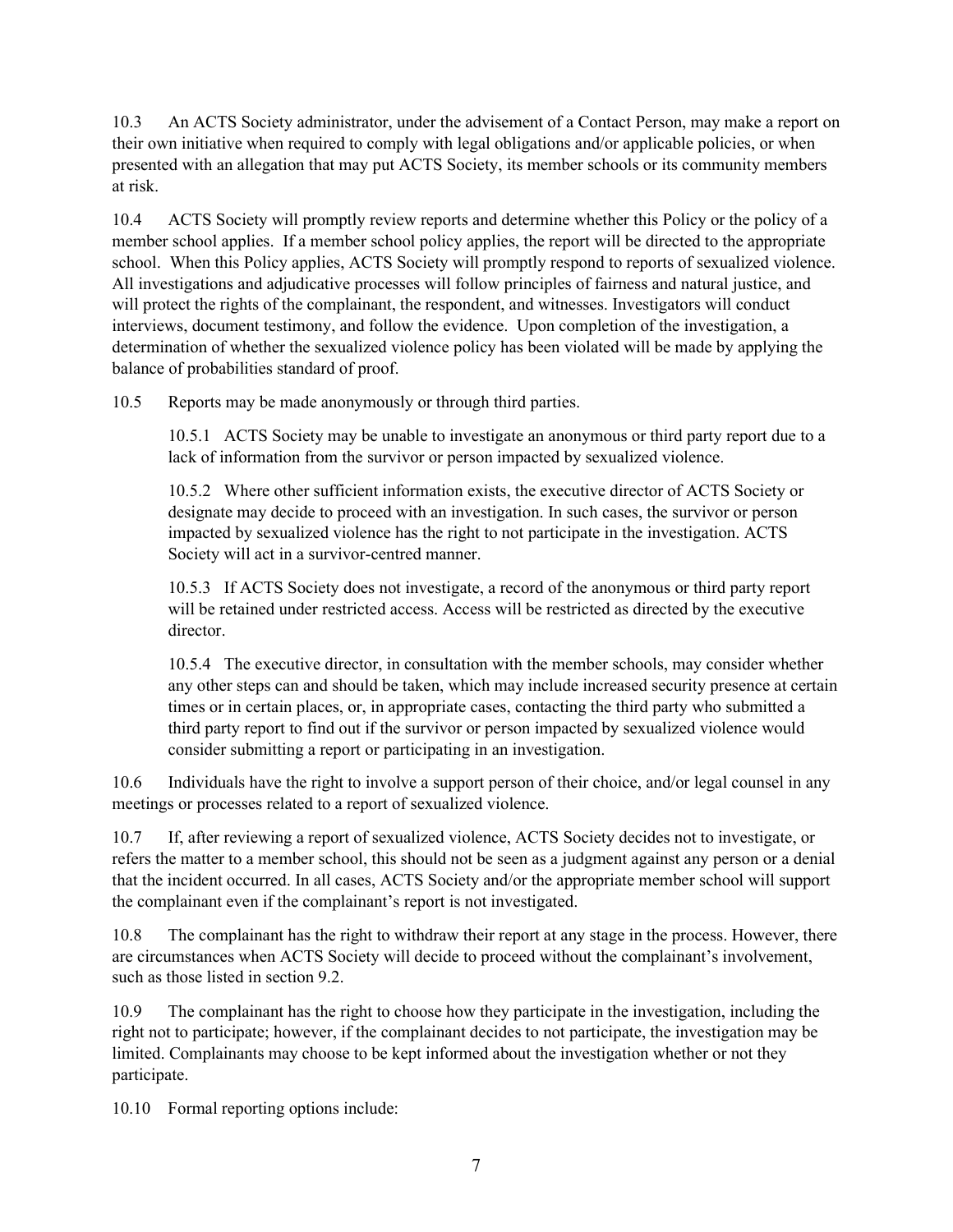(a) Making a report under this Sexualized Violence Policy; or

(b) Making an informal or formal complaint of sexual harassment under the Bullying and Harassment Policy; or

(c) For all faculty and staff, reporting the incident to their supervisor.

10.11 ACTS Society recognizes that being involved in an investigation process can be difficult and is committed to treating all individuals involved in a manner that is respectful, trauma-informed, and procedurally fair. All participants have the right to:

- (a) Have the complaint process explained to them;
- (b) Ask questions about the process;
- (c) Receive information about available supports and accountability options; and
- (d) Communicate their own experiences. (See Section 14.12 regarding public statements.)

#### **11. Interim Measures**

Examples of interim measures include: no contact directives; restricting or removing a respondent's access to all or part of campus (such as classroom buildings, residence, athletic facilities, etc.); placing faculty or staff on leave with pay; or restricting a respondent from specified activities or other ACTS Society privileges.

11.1 Where ACTS Society receives information that requires it to act to protect community members' health or safety, or property, ACTS Society, in consultation with the member schools, may impose interim measures before the conclusion of an investigation. For students, interim measures may include an immediate removal of the respondent from the community.

11.2 Interim measures seek to protect the safety of all parties involved and to protect the integrity of the ongoing investigation or disciplinary process. The need for interim measures, and which measures are imposed, will be determined on a case by case basis taking into account the nature of the allegations and the circumstances of each situation.

11.3 Any decision to impose interim measures will be without prejudice to the rights of both parties, and will not be construed against the complainant or respondent. Interim measures will remain in effect for as long as is reasonably required pending relevant findings and/or the outcome of an investigation. Individuals affected by interim measures may request, in writing, a review of such measures.

#### **12. Statement on Concurrent Process**

12.1 ACTS Society or a member school may proceed with an investigation into a report of sexualized violence while the incident is also being investigated by the police. The investigation process under this policy may occur simultaneously to, prior to, or following any criminal, employment, or other proceeding. ACTS Society may suspend its investigation pending the outcome of another process, or based on a participant's health or ability to participate.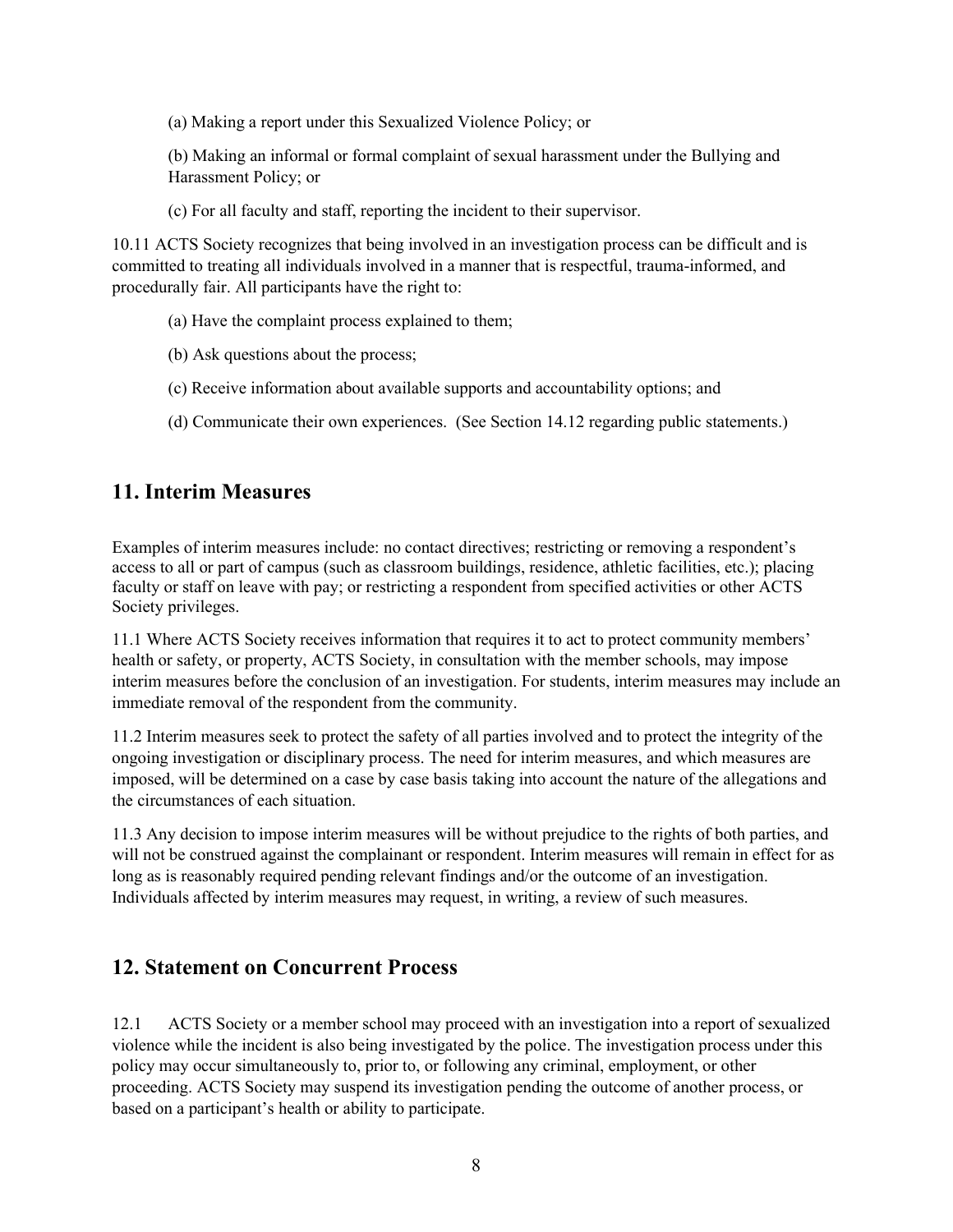### **13. Amnesty for reports of Sexual Violence**

13.1 ACTS Society recognizes that some survivors and persons impacted by sexualized violence may be reluctant to come forward. One of these factors may be a fear of being sanctioned for substance use, or other violations of policies. ACTS Society wishes to remove barriers and create an environment where individuals feel comfortable disclosing and reporting incidents of sexualized violence. Hence, ACTS Society will not subject any individual who discloses or reports sexualized violence to disciplinary action brought to light by disclosing or reporting the incident(s), subject to the applicable policies of relevant member schools.

# **14. Confidentiality and Privacy**

14.1 Confidentiality is an important part of fostering an environment where individuals feel safe disclosing incidents of sexualized violence and seeking support. ACTS Society respects the privacy of all members of its community, and will honour requests for confidentiality to the extent possible.

14.2 The information and records created and received to administer this policy are subject to the access to information and protection of privacy provisions of British Columbia's *Personal Information Protection Act* (PIPA), and any applicable privacy policy of ACTS Society or a member school. The information and records will be treated as highly confidential, in compliance with PIPA, with applicable privacy policies, and with the relevant employment agreement.

14.3 Anyone who receives a disclosure or a report of sexualized violence or who are involved in addressing or investigating it must:

(a) Make every reasonable effort to protect personal information and maintain confidentiality;

(b) Collect the minimum information about individuals that relates directly to and is necessary to respond to a disclosure or report, which is considered to be supplied in confidence;

(c) Use the information about individuals only for the purposes of, or those consistent with, addressing the situation, investigating, or taking disciplinary action;

(d) Limit use of information about individuals to those within ACTS Society who need to know to perform their duties as a faculty or staff member; and

(e) Disclose personal information in all other circumstances only as permitted under PIPA.

14.4 ACTS Society may use or disclose personal information, including where:

(a) The use or disclosure is authorized by the affected individual;

(b) It determines compelling circumstances exist that affect any community member's health or safety as authorized by ACTS Society executive director (or designee);

(c) A law or applicable policy authorizes or requires its use or disclosure, for example, an incident involving a minor, occupational health and safety legislation, and human rights legislation;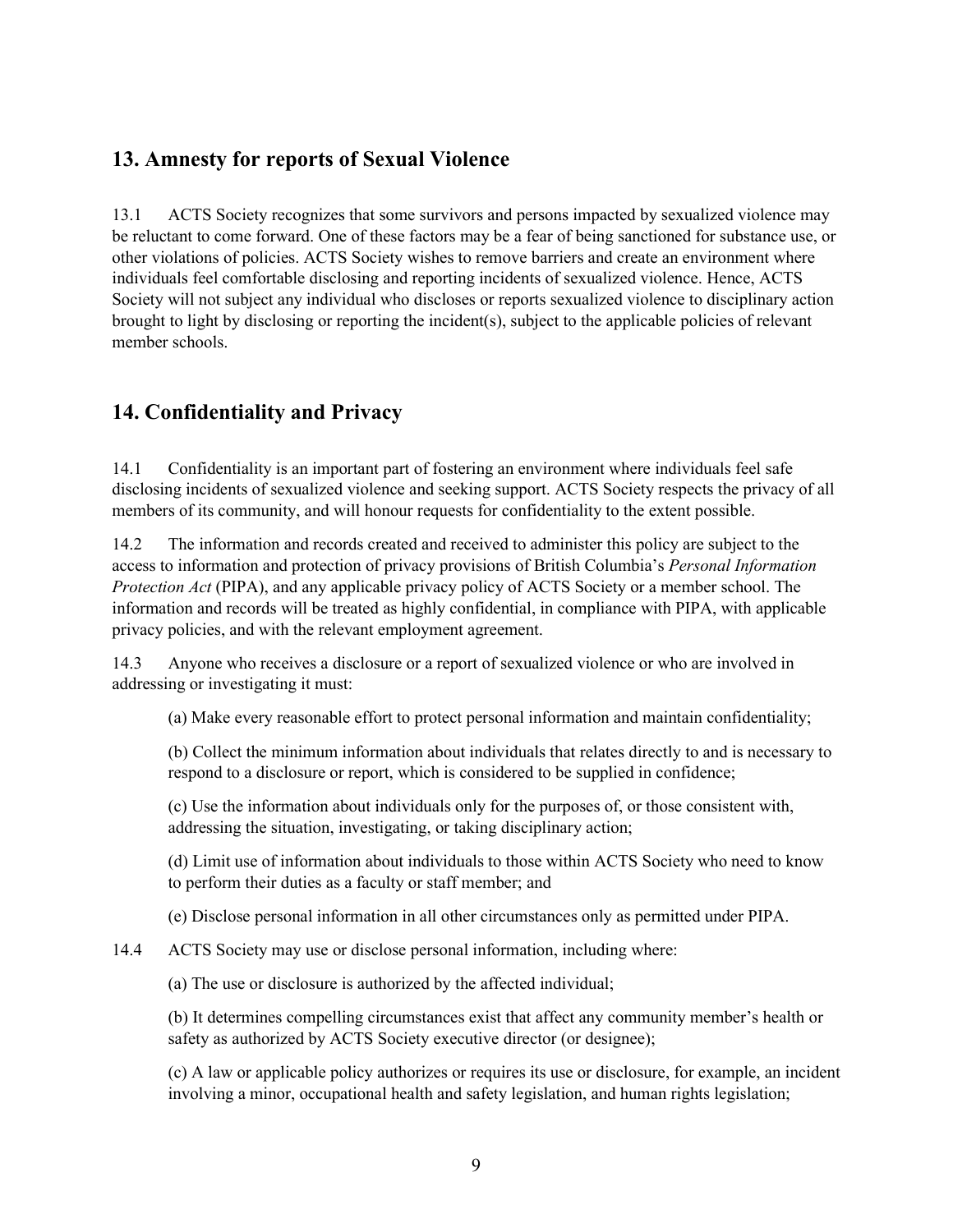(d) It seeks or obtains legal advice;

(e) It complies with a subpoena, a warrant, or an order issued by a court, person, or body in Canada with jurisdiction to compel the production of information;

(f) It uses or discloses the information for the purpose for which the information was obtained or compiled or for a use or disclosure consistent with that purpose (for example, where it is necessary to fulfill its duty of procedural fairness or where necessary for the conduct of the investigation);

(g) An employee needs the information to perform their employment duties;

(h) The disclosure is to a law enforcement agency in Canada to assist in a specific investigation;

(i) The information is being disclosed to the complainant, the respondent, or another person, under conditions consistent with section 14.8;

(j) For public comment under section 14.15; or

(k) As required or permitted by the PIPA or other legal requirement.

14.5 If ACTS Society is compelled to disclose confidential information, the affected individuals (survivors, those impacted by sexualized violence, or respondents) will be informed to the extent reasonably possible, permitted or compatible with the purpose of the demand for information.

14.7 Information may be used among ACTS Society staff if they have a demonstrated need to know the information, such as to facilitate support or interim measures, to respond to a report, implement this policy, or take corrective action resulting from these processes.

14.8 ACTS Society may disclose information in order to ensure that reporting processes are fairly conducted, in accordance with the following principles:

(a) The respondent has the right to know the identity of the person who made the report, the identity of any witnesses, and the material details of the allegations being made;

(b) The complainant has the right to know the outcome of the investigation, but not the details of any disciplinary actions that may have been taken against the respondent unless disclosing that information is necessary for health or safety reasons or because it affects the survivor or person impacted by sexualized violence; and

(c) Other persons normally do not have the right to know any confidential information except to the extent required to give effect to this policy or where it is necessary for health or safety reasons.

14.9 Witnesses must keep in confidence any information that they learn solely as a result of the reporting or investigation process.

## **Third Party Reports**

14.11 Information received anonymously or through a third party will be retained for the limited purposes of assessing whether ACTS Society should take action, and for compiling statistics. Personal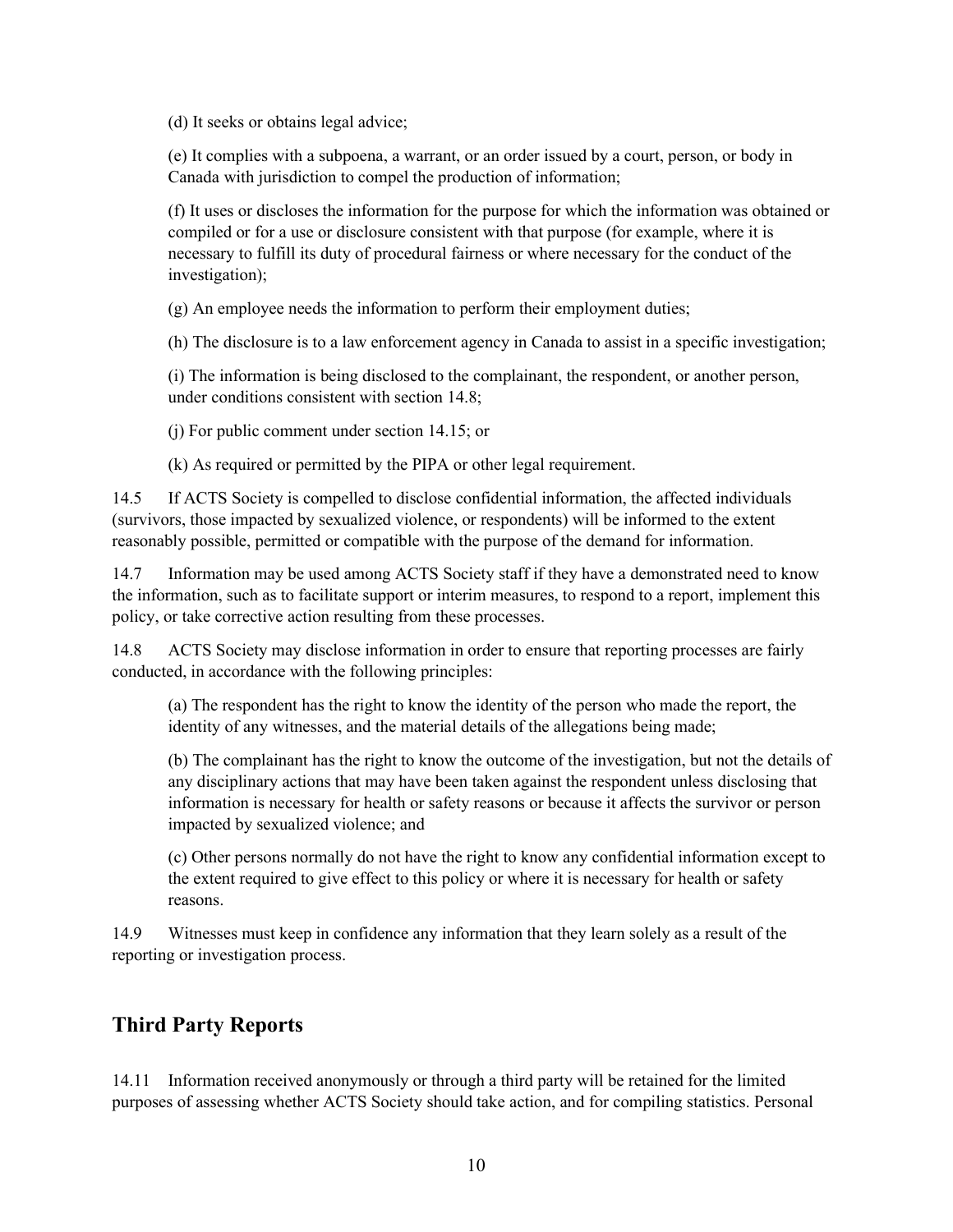information contained in anonymous or third party reports that are not subject to an investigation will not be retained for longer than necessary to accomplish the above purposes.

# **Public Statements**

14.12 ACTS Society does not limit the ability of survivors and those who are impacted by sexualized violence to tell the story of their own experiences.

14.13 Individuals are advised that, should they choose to make public statements about the investigation (including on social or other electronic media), they may be putting themselves at risk of civil lawsuits by those who believe they have been defamed or have had their privacy rights violated. Individuals should exercise care and judgment when deciding to make public statements, and should seek legal or other advice if unsure.

14.14 ACTS community members must not disclose information that they learn solely as a result of an investigation or reporting process, because under BC privacy law this is personal information that must be kept confidential. See the procedures for more detailed information, and contact the relevant privacy officer for guidance about confidentiality and privacy.

14.15 Any public statements made by ACTS Society or a member school about a disclosure or report, including safety bulletins and statements to the media, will be trauma-informed, survivor-centred, and otherwise consistent with the principles of this policy, and will not disclose the personal information of the survivor or person impacted by sexualized violence. ACTS Society reserves the right to correct misleading or inaccurate public information.

# **SUPPORT**

## **15. Commitment to Support Survivors and Those Impacted by Sexualized Violence**

15.1 ACTS Society is committed to supporting all members of its community who experience or are impacted by sexualized violence, regardless of who they are or where and when the incident occurred.

15.2 ACTS Society is committed to maintaining a comprehensive and up-to-date list of on- and offcampus support resources, and making them accessible to all ACTS community members.

15.3 The immediate and longer-term needs of every survivor or person impacted by sexualized violence are unique and hence the pathway through their support options will also be personalized.

15.4 ACTS Society acknowledges that every survivor or person who is impacted by sexualized violence will engage with this policy from their unique situation or position. Given existing hierarchies and power dynamics, they may enter the policy at a disadvantage. ACTS Society is committed to: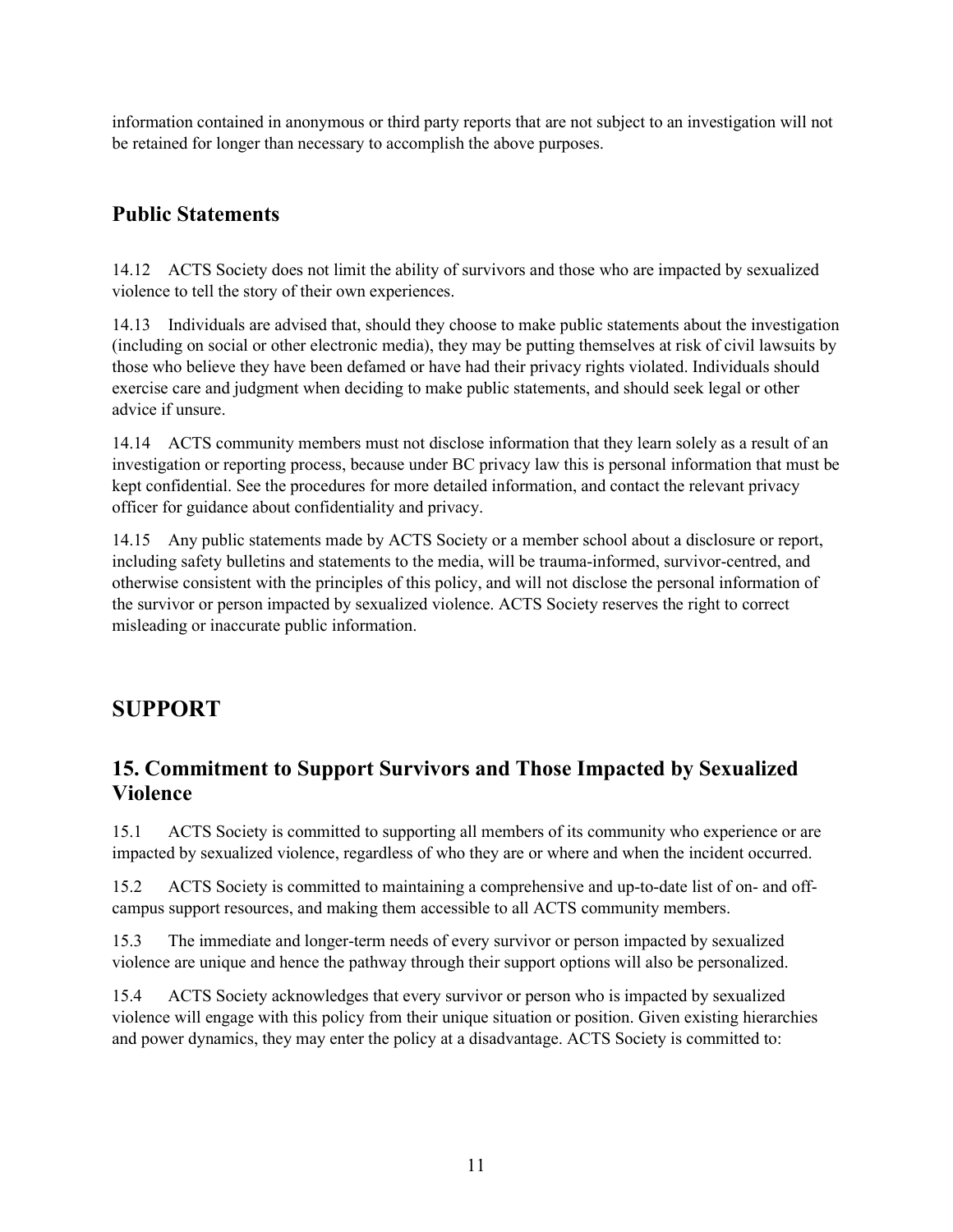(a) Recognizing the specific barriers and power relationships that impact a survivor in making a disclosure or report, and devising strategies that take such barriers and power relationships into account;

(b) Providing supports based on the unique needs of the survivor or person impacted by sexualized violence; and

(c) Offering consistent, fair, and supportive referrals to on- and off-campus services.

15.5 Support provisions to survivors and those who are impacted by sexualized violence will operate based on the following principles:

(a) All community members impacted by sexualized violence can receive support;

(b) Survivors and those who are impacted by sexualized violence will be able to access support regardless of when, where, or by whom they experienced sexual violence;

(c) Contact Persons will work with individual survivors and those impacted by sexualized violence to determine their support needs and assist them in accessing these;

(d) Survivors and those impacted by sexualized violence who disclose may seek support, but will not be required or pressured to make a report. In some limited cases, ACTS Society or one of the member schools may be required to take action without the survivor's permission (see section 14). If this is necessary, the individuals affected will be informed in an accessible way and may choose to be supported at every step of any process;

(e) Survivors and those who are impacted by sexualized violence have the right to determine what and how much they choose to disclose or report about their experience, and to decide whether and how they would like to make a report with ACTS Society, a member school and/or the police;

(f) Every reasonable effort will be made to provide survivors and/or students impacted by sexualized violence with the opportunity to retain their status as students and continue with their studies if they wish to do so; and

(g) Faculty and staff are also able to access support.

15.6 Contact Persons are dedicated to supporting individuals in determining their pathways through support options on- and off-campus. Contact Persons will be trained in survivor-focused and traumainformed responses to sexualized violence disclosures. In coordination with other offices, they will work with individuals to develop safety plans, access services and supports, and help them navigate any subsequent process in which the individual chooses to participate.

15.7 ACTS Society acknowledges that a survivor or person impacted by sexualized violence may find it easier to disclose to a member of the ACTS Society community whom they trust or with whom they feel safe. Therefore, ACTS Society will, working with the member schools, provide clear information on trauma-informed practices and support options to members of the ACTS Society community.

15.8 Respondents may access support based on their individual circumstances. ACTS Society will take an intersectional and harm reduction approach to supporting respondents, and acknowledges that some respondents may have experienced sexualized violence themselves. Respondents will be treated fairly and given clear explanations of the processes they are involved in, including options for resolution through a community accountability agreement. Student respondents may request support, and may access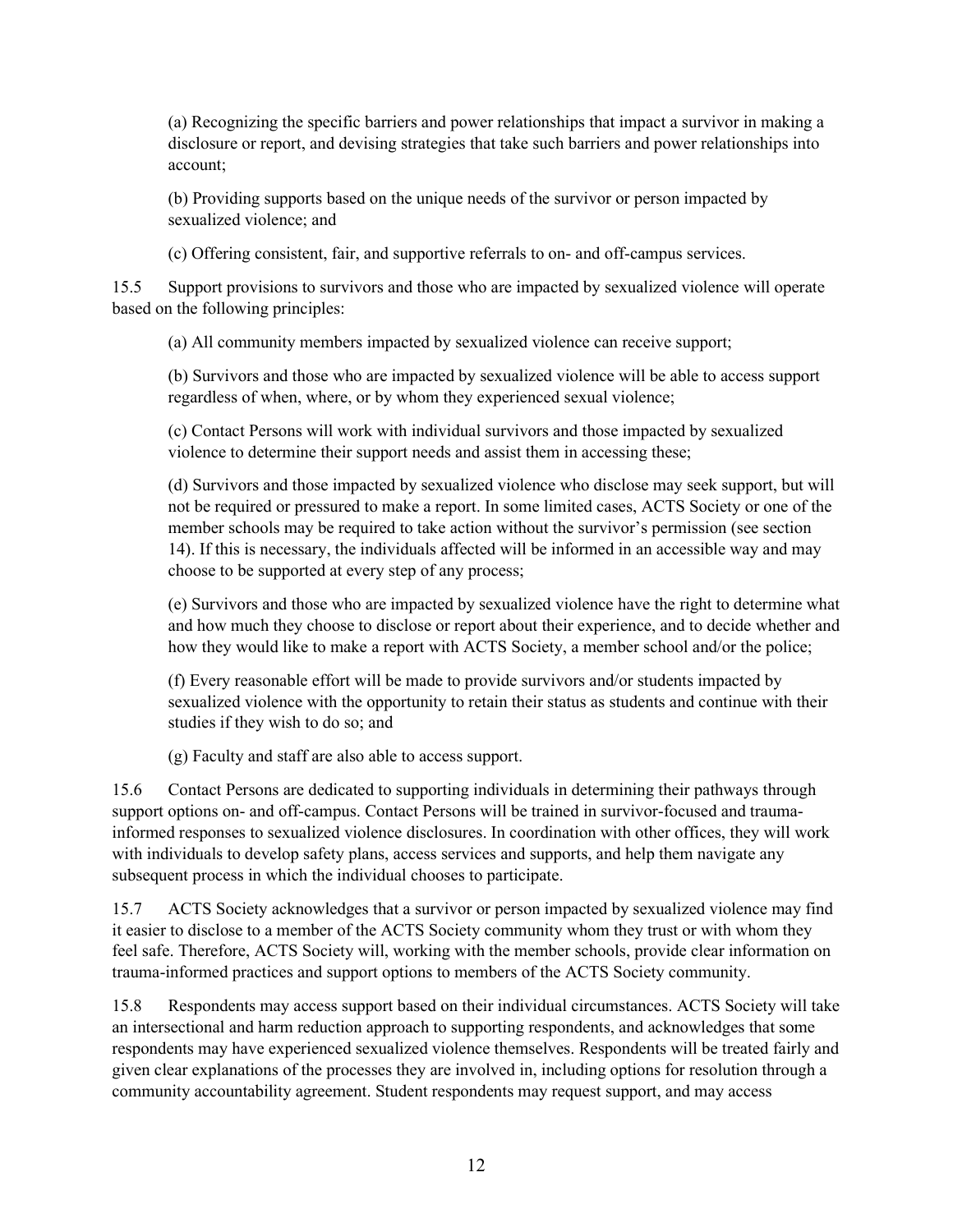resources made available through their school of enrolment at any time. Employee respondents may request support, and may access resources made available through their member school or ACTS Society.

15.9 Contact Persons, in coordination with other offices, will work with those impacted by sexualized violence to promote their safety and well-being as members of the community. This may involve supporting survivors and those impacted by sexualized violence in obtaining academic, non-academic, or employment supports (as described in the procedures) where possible.

# **16. DEFINITIONS**

For the purposes of this policy, the following definitions apply.

**"Complainant"** means a person who makes a report alleging a violation of this policy.

**"Consent"** means the voluntary agreement to engage in physical contact or sexual activity and to continue to engage in the contact or activity. Consent means that all persons involved demonstrate, through words or actions, that they freely and mutually agree to participate in a contact or activity. More specifically:

- (a) Consent must be given at the outset and at all stages of physical contact or sexual activity;
- (b) It is the responsibility of the initiator to obtain ongoing consent;
- (c) Consent can be withdrawn at any time by any participant;
- (d) Someone who is incapacitated cannot consent;

(e) There is no consent where one person abuses a position of trust, power, or authority over another person;

- (f) Past consent does not imply future consent;
- (g) A person cannot give consent on behalf of another person;
- (h) Silence or the absence of "no" is not consent;
- (i) The absence of perceived resistance is not consent; and

(j) There is no consent when there is coercion, force, threats, or intimidation towards any person, or where there is fraud or withholding of critical information that could affect a person's decision to consent.

A **"Contact Person"** is a designated ACTS Society employee, trained and available to community members for the purpose of receiving disclosures or reports of sexualized violence and assisting those impacted by sexualized violence with arranging for appropriate academic and non-academic supports. Contact Persons are available to assist ACTS Society community members with navigating both the Sexualized Violence Policy and the Bullying and Harassment Policy, providing assistance if necessary with identifying the policy that best applies in a given situation. Contact Persons may also be appointed as investigators under the provisions of both aforementioned policies.

**"Disclosure"** means telling someone about an instance of sexualized violence. A disclosure does not initiate an investigation unless a report is made (see section 12 for how to do this).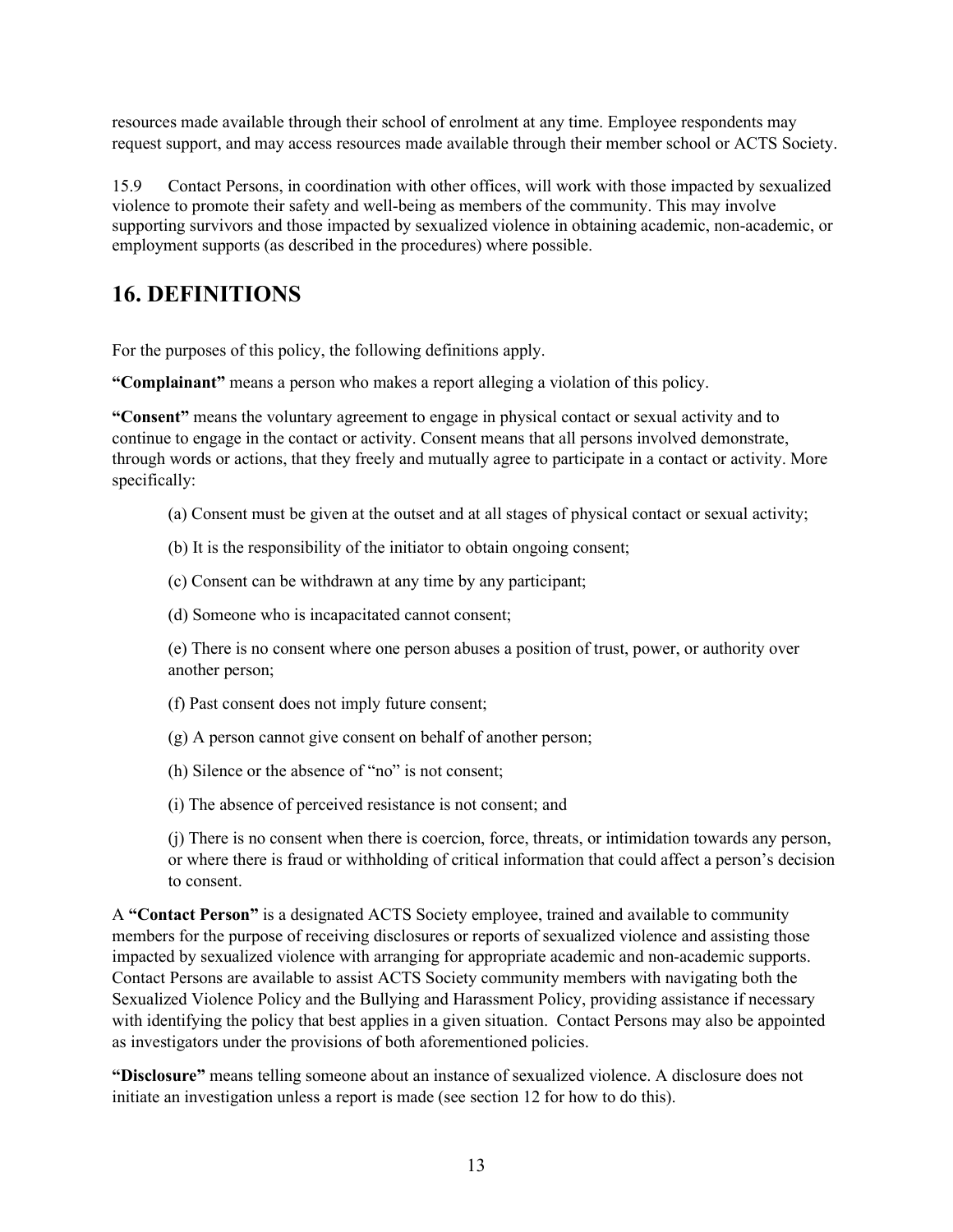**"Incapacitated"** means a person does not have the capacity to give consent because, for instance, the person is impaired by alcohol or drugs, or is asleep or unconscious, or is experiencing a traumatic response. A person does not have the capacity to give consent when the person cannot appreciate the who, what, when, where, why, or how of a physical contact or sexual activity.

**"Intersectional"** means the ways in which a person's experiences are shaped by the interaction of different social positions (e.g. sex, sexual orientation, gender identity or expression, Indigeneity, racial and ethnic background, ability, faith, migration status, etc.).

**"Respondent"** means a person who is alleged to have violated this policy.

To **"report"** an instance of sexualized violence means making a formal report to ACTS Society with the intention of initiating an investigation process under section 10.

**"Retaliation"** means any adverse action or threatened action, taken or made through any means including through social or other electronic media, against a person who engages with this policy or is associated with anyone who engages with this policy. Retaliation includes threatening, intimidating, or harassing conduct that could discourage a person from seeking support or other services, disclosing or reporting sexualized violence, participating in an investigation, or otherwise engaging with this policy.

**"Sexual misconduct"** means, for the purposes of this policy, any of the acts and behaviours identified in the definition of sexualized violence.

**"Sexualized violence"** means any non-consensual, unwanted actual, attempted, or threatened act or behaviour that is carried out through sexual means or by targeting a person sexually, or targeting a person's sexuality. This act or behaviour may or may not involve physical contact. Sexualized violence includes all forms of sexual misconduct as set out in the *Sexual Violence and Misconduct Policy Act*, S.B.C 2016, c.23 (as amended), including but not limited to:

- (a) Sexual assault;
- (b) Sexual exploitation;
- (c) Sexual harassment;
- (d) Stalking;
- (e) Indecent exposure;
- (f) Voyeurism;

(g) The distribution of a sexually explicit photograph or video of a person to one or more persons other than the person in the photograph or video without the consent of the person in the photograph or video;

(h) The attempt to commit an act of sexual violence; or

(i) The threat to commit an act of sexual violence.

Sexualized violence can take place through any form or means of communication (e.g., online, social media, verbal, written, visual, through a third party, etc.).

**"Sexual Harassment"** has the meaning given in ACTS Society's Bullying and Harassment Policy.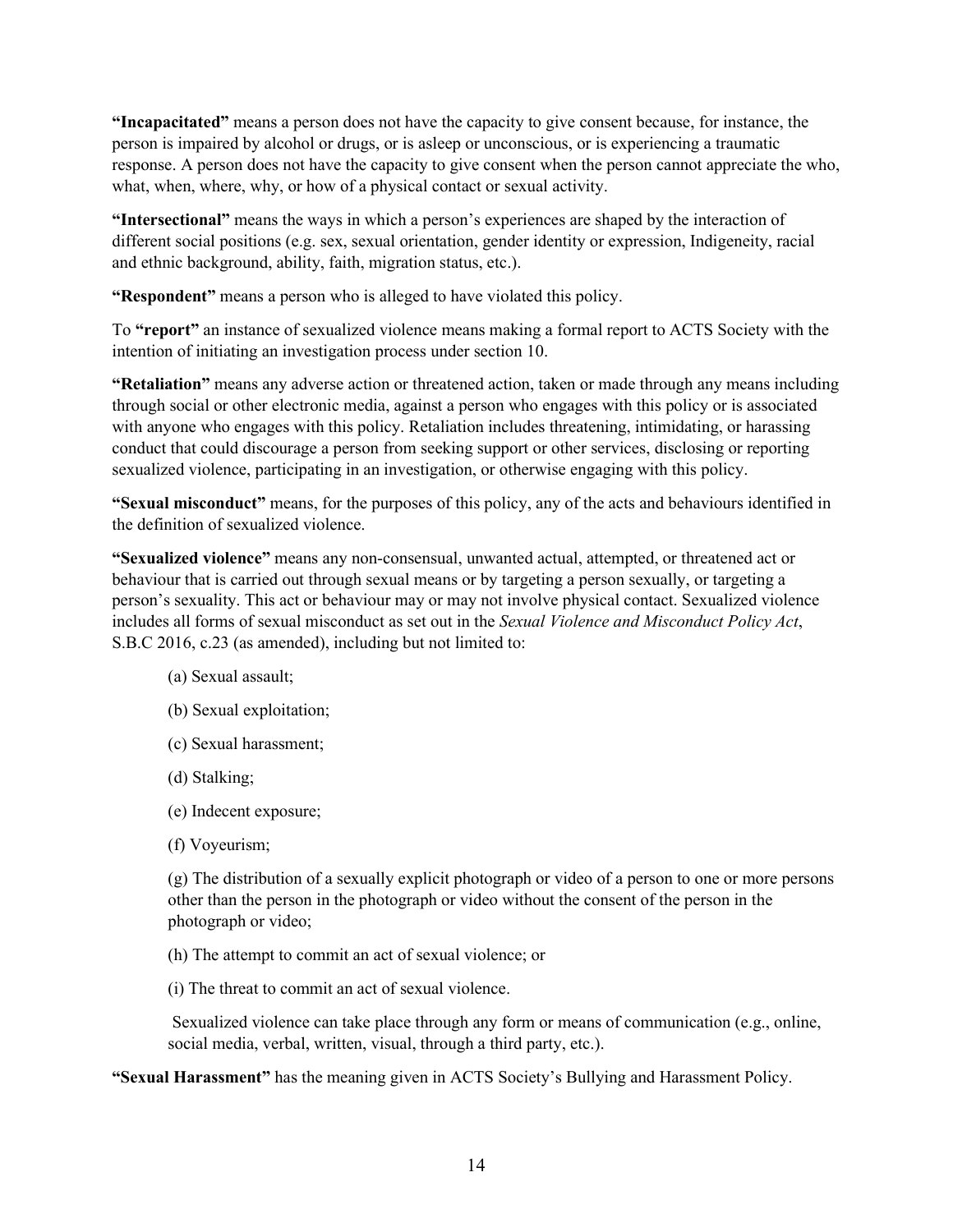**"Student"** means a person who is registered, enrolled, or participating in any course or program (credit or noncredit) offered by ACTS Society or one of its member schools;

**"Survivors and those impacted by sexualized violence"** means survivors and those who have experienced sexualized violence, witnesses, family and friends of survivors and those who have experienced sexualized violence, and those who have received disclosures. It does not mean the respondent or those who are found responsible for causing harm to an ACTS Society community member. ACTS Society recognizes that some people impacted by sexualized violence may not identify with this terminology, and have the right to determine how they will be referred to.

**"Survivor-centred"** means prioritizing the safety and choices of survivors and those impacted by sexualized violence.

**"Trauma-informed"** means incorporating an understanding of the impact that sexualized violence has on a person's life, to minimize re-victimization, and to facilitate recovery and empowerment.

**"ACTS Society community"** means:

(a) Credit and non-credit students enrolled in any of the schools who are members in the ACTS Society;

(b) Employees of ACTS Society or one of the member schools, including faculty and staff;

(c) All persons employed under contracts with ACTS Society or one of its member schools;

(d) Visiting researchers;

(e) Anyone contractually required to abide by ACTS Society policies;

(f) Anyone volunteering with a ACTS Society program or activity;

(g) Members of the Board of Directors of ACTS Society; and

(h) Anyone who ordinarily resides on campus because of their relationship with ACTS Society or one of the member schools.

## **17. Monitoring Data**

17.1 The executive director will provide information to the Board of Directors each year on the implementation of this policy.

17.2 ACTS Society will continue to monitor best practices and research, and will review and update this policy whenever it is reasonable to do so. In any event, ACTS Society will review this policy at least once every three years, and when directed to do so by the Minister of Advanced Education.

17.3 Information and records must be retained and disposed of in accordance with the records retention schedule in the Office of the Registrar.

#### **18. Relevant Legislation**